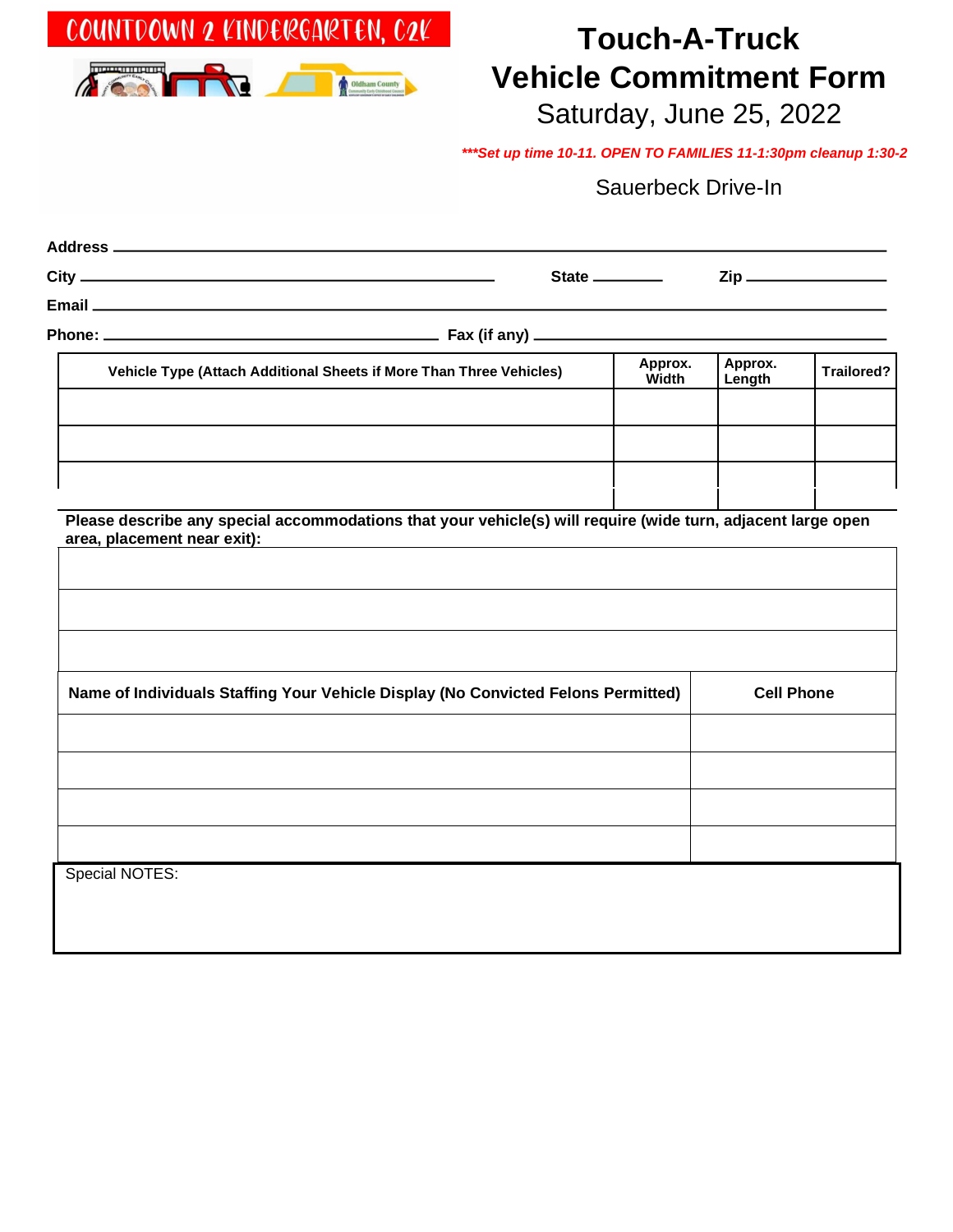## COUNTDOWN 2 KINDERGARTEN. C2K



### *Vehicle Demonstration Form*

**If you plan to conduct a demonstration with your vehicle, such as raising and lowering a boom, loading or unloading cargo, moving your vehicle during the event besides arrival and departure at the beginning and end of the event, please fill out this page and submit it with the completed Vehicle Commitment Form. If you will not conduct a demonstration of this kind, please cross out this page and indicate it is not applicable.** 

**How much total space will you need? About how long will each demonstration last? How many times do you expect to demonstrate?** 

**How many Touch-A-Truck volunteers will you need?** 

**Please provide a description of the demonstration:** 

**Please let us know about any other considerations**